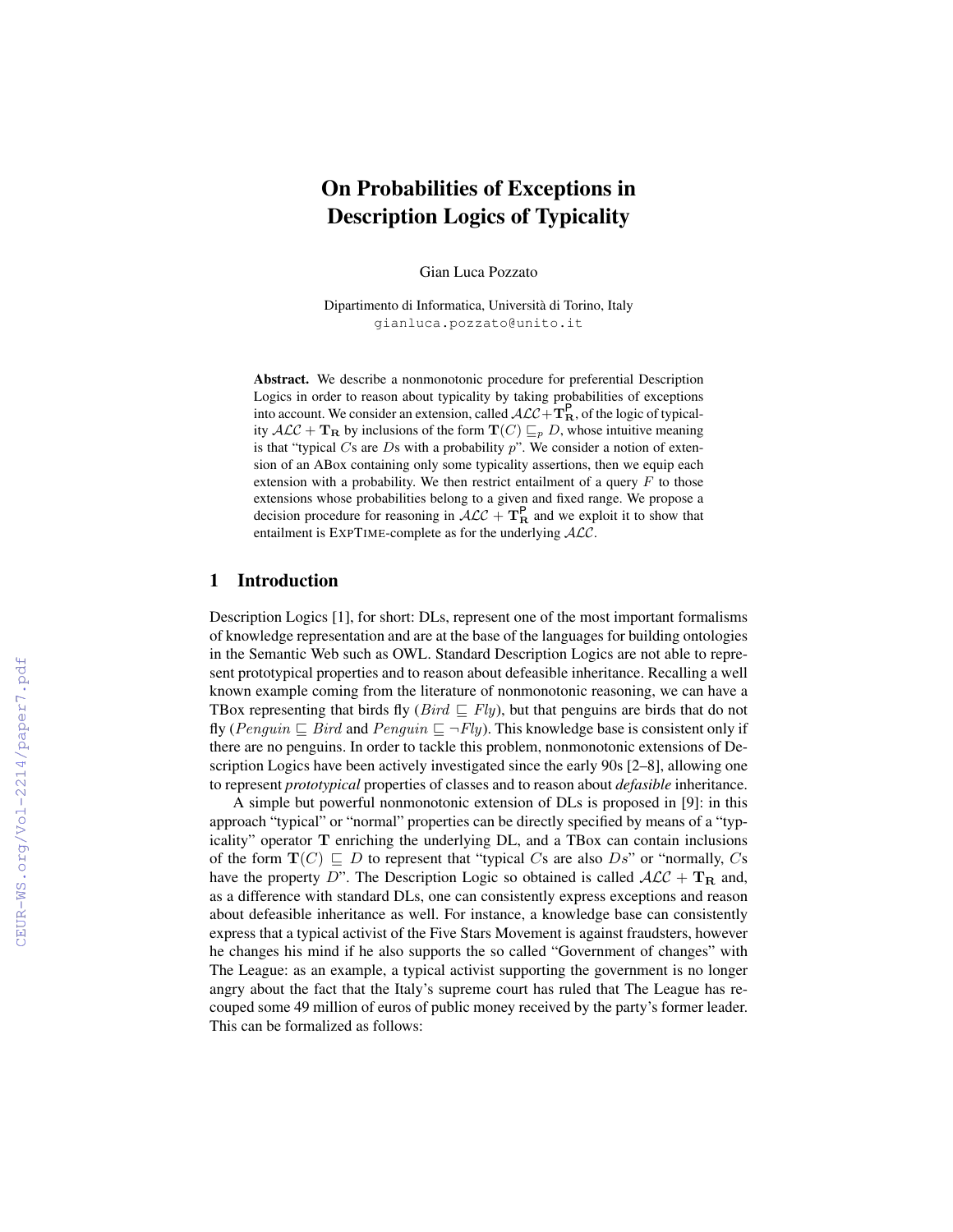#### $\mathbf{T}(FiveStarsActivity) \sqsubseteq \exists against.Fraudsters$

#### $\mathbf{T}(Five StarsActivity t \Box GovernmentOfChangeSupporter) \sqsubseteq \neg \exists against.Fraudsters$

The semantics of T is characterized by the properties of *rational logic* [10], recognized as the core properties of nonmonotonic reasoning. As a consequence, T inherits wellestablished properties like *specificity*: in the example, if one knows that Beppenito is a typical Five Stars activist supporting the Government of Change, then the logic  $\mathcal{ALC}$  +  $T<sub>R</sub>$  allows us to infer that, normally, he is not against fraudsters, giving preference to the most specific information.

The logic  $A\mathcal{L}C + \mathbf{T}_R$  itself is too weak in several application domains. Indeed, although the operator **T** is nonmonotonic  $(\mathbf{T}(C) \sqsubseteq E)$  does not imply  $\mathbf{T}(C \sqcap D) \sqsubseteq E$ ), the logic  $A\mathcal{LC} + \mathbf{T}_R$  is monotonic, in the sense that if the fact F follows from a given knowledge base KB, then F also follows from any KB'  $\supseteq$  KB. As a consequence, unless a KB contains explicit assumptions about typicality of individuals, there is no way of inferring defeasible properties about them: in the above example, if KB contains the fact that Gianpiercarloberto is a Five Stars activist, i.e.  $FiveStarsActivist(qian piercarloberto)$ belongs to KB, it is not possible to infer that he is against fraudsters. This would be possible only if the stronger information that Gianpiercarloberto is a *typical* activist  $\mathbf{T}(FiveStarsActivist)(qian piercarloberto)$  belongs to (or can be inferred from) KB. In order to overwhelm this limit and perform useful inferences, in [11] the authors have introduced a nonmonotonic extension of the logic  $\mathcal{ALC}+\mathbf{T}_{\mathbf{R}}$  based on a minimal model semantics, corresponding to a notion of *rational closure* as defined in [10] for propositional logic. Intuitively, the idea is to restrict our consideration to (canonical) models that maximize typical instances of a concept when consistent with the knowledge base. The resulting logic, that we call  $\mathcal{ALC} + \mathbf{T}_{\mathbf{R}}^{RaCl}$ , supports typicality assumptions, so that if one knows that Gianpiercarloberto is a Five Stars activist, one can nonmonotonically assume that he is also a *typical* Five Stars activist if this is consistent, and therefore that he is against fraudsters. From a semantic point of view, the logic  $\mathcal{ALC} + \mathbf{T}_{\mathbf{R}}^{RaCl}$  is based on a preference relation among  $\mathcal{ALC} + \mathbf{T_R}$  models and a notion of *minimal entailment* restricted to models that are minimal with respect to such preference relation.

The logic  $\mathcal{ALC} + \mathbf{T}_{\mathbf{R}}^{RaCl}$  imposes to consider *all* typicality assumptions that are consistent with a given KB. Following the above example about birds and penguins, if the TBox further contains that, normally, birds have wings and have a small size, if it is consistent to assume that Tweety and Kirby are typical birds, then the logic imposes to infer that they both fly, have wings and have a small size. This seems to be too strong in several application domains: it could be useful to reason about scenarios with *exceptional individuals*, or one could need to assign different *probabilities* to typicality inclusions. In the example, one could need to represent that the properties of flying, having wings and having a small size are all typical properties of birds: however, it could be needed to also describe that the probability of finding exceptional birds not having wings is lower than the one of finding exceptional birds not having a small size.

In this work we describe a new an extension of  $\cal{ALC}$ , called  $\cal{ALC}+\mathbf{T}_R^P$ , by means of typicality inclusions equipped by *probabilities of exceptionality* of the form  $T(C) \sqsubseteq_p$ D, where  $p \in (0, 1)$ . The intuitive meaning is that "typical Cs are also Ds with a probability  $p$ " or "normally, Cs are Ds and the probability of having exceptional  $Cs$  – not being  $Ds$  – is  $1 - p$ ". For instance, we can have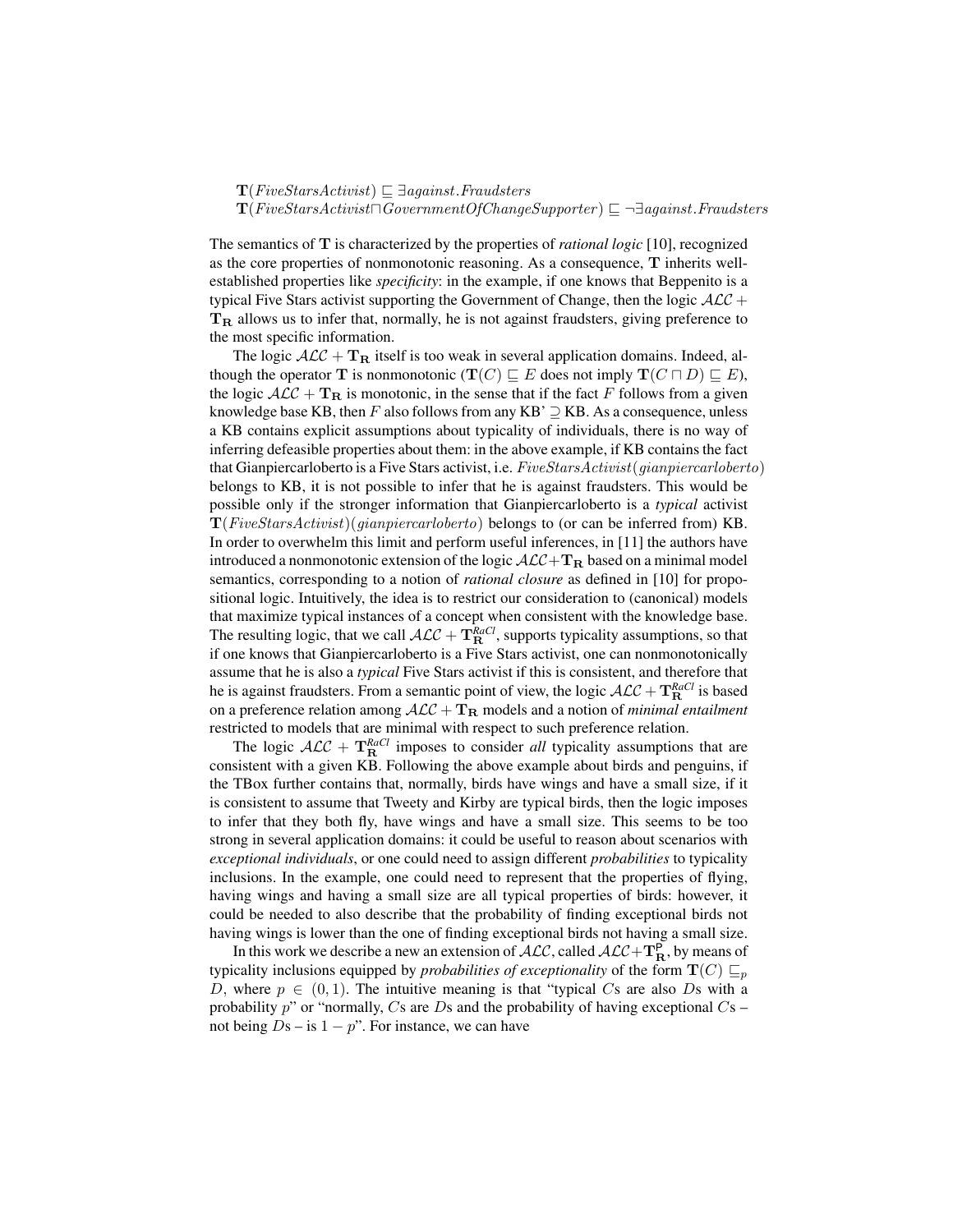$\mathbf{T}(ItalianTeamAger) \sqsubseteq_{0.9} AppUser$  $\mathbf{T}(ItalianTeamAger) \sqsubseteq_{0.6} \exists listenTo.Trap$ 

whose intuitive meaning is that being users of apps for mobile devices and listening to trap music are both typical properties of Italian teen agers, however the probability of having exceptional teen agers not using apps is lower than the one of finding exceptional teens not listening to trap music, in particular we have the evidence that the probability of not having exceptions is 90% and 60%, respectively.

As a difference with DLs under the distributed semantics introduced in [12, 13], where probabilistic axioms of the form  $p :: C \sqsubseteq D$  are used to capture uncertainty in order to represent that Cs are Ds with probability p, in the logic  $\mathcal{ALC} + \mathbf{T}_{\mathbf{R}}^{\mathbf{P}}$  we are able to ascribe typical properties to concepts and to reason about probabilities of exceptions to those typicalities. We define different extensions of an ABox containing only some of the "plausible" typicality assertions: each extension represents a scenario having a specific probability. Then, we provide a notion of nonmonotonic entailment restricted to extensions whose probabilities belong to a given and fixed range, in order to reason about scenarios that are not necessarily the most probable. We introduce a decision procedure for checking entailment in  $\mathcal{ALC} + \mathbf{T}_{\mathbf{R}}^{\mathbf{P}}$  and we exploit it in order to show that reasoning in  $\mathcal{ALC} + \mathbf{T}_{\mathbf{R}}^{\mathbf{p}}$  with probabilities of exceptions is EXPTIME complete, therefore we retain the same complexity of the underlying standard  $ALC$ . This work extends and revises the preliminary results presented in [14].

### 2 Preferential Description Logics

The logic  $\mathcal{ALC} + \mathbf{T}_B$  is obtained by adding to standard  $\mathcal{ALC}$  the typicality operator **T** [9]. The intuitive idea is that  $T(C)$  selects the *typical* instances of a concept C. We can therefore distinguish between the properties that hold for all instances of concept  $C$  $(C \sqsubseteq D)$ , and those that only hold for the normal or typical instances of  $C$  ( $\mathbf{T}(C) \sqsubseteq D$ ).

The semantics of the T operator can be formulated in terms of *rational models*:

**Definition 1.** A rational model M is any structure  $\langle \Delta^{\mathcal{I}}, \langle \cdot, \cdot^{\mathcal{I}} \rangle$  where:  $\bullet \Delta^{\mathcal{I}}$  is a non*empty set of items called the domain;* • < *is an irreflexive, transitive, well-founded and modular (for all*  $x, y, z$  *in*  $\Delta^{\mathcal{I}}$ *, if*  $x < y$  *then either*  $x < z$  *or*  $z < y$ *) relation over*  $\Delta^{\mathcal{I}}$ *;*  $\bullet$   $\cdot^{\mathcal{I}}$  is the extension function that maps each concept C to  $C^{\mathcal{I}} \subseteq \Delta^{\mathcal{I}}$ , and each role R to  $R^{\mathcal{I}} \subseteq \Delta^{\mathcal{I}} \times \Delta^{\mathcal{I}}$ *. For concepts of ALC,*  $C^{\mathcal{I}}$  *is defined as usual. For* **T***, we have*  $({\bf T}(C))^{\mathcal{I}} = Min_{\leq}(C^{\mathcal{I}}).$ 

The intuitive idea is as follows: the preference relation among domain elements defines their level of exceptionality, namely  $x < y$  means that x is "more normal" than y. Typical members of a concept C are the minimal elements of the extension  $C^{I}$  of C with respect to the preference relation  $\lt$ . An element  $x \in \Delta^{\mathcal{I}}$  is a *typical instance* of concept C if  $x \in C^{\mathcal{I}}$  and there is no C-element in  $\Delta^{\mathcal{I}}$  *more typical* than x, i.e. there is no  $z \in C^{\mathcal{I}}$  such that  $z < x$ .

A model  $M$  can be equivalently defined by postulating the existence of a function  $k_{\mathcal{M}} : \Delta^{\mathcal{I}} \longmapsto \mathbb{N}$ , where  $k_{\mathcal{M}}$  assigns a finite rank to each domain element: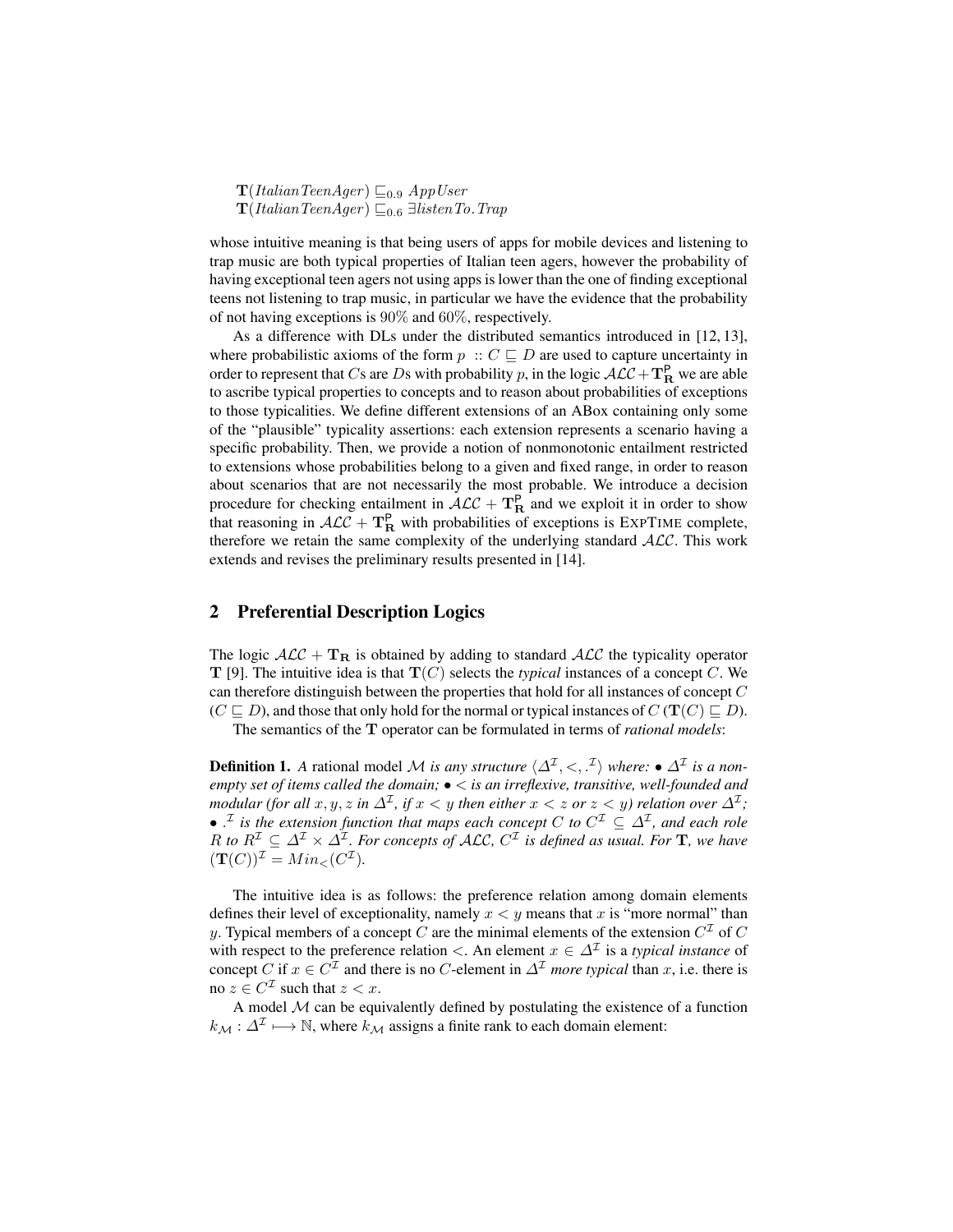**Definition 2** (Rank of a domain element). *Given a model*  $\mathcal{M} = \langle \Delta^{\mathcal{I}}, \langle ., .^{\mathcal{I}} \rangle$ , the rank  $k_{\mathcal{M}}$  of a domain element  $x \in \Delta^{\mathcal{I}}$ , is the length of the longest chain  $x_0 < \ldots < x$  from x to a minimal  $x_0$  (i.e. such that there is no  $x'$  such that  $x' < x_0$ ).

 $k_{\mathcal{M}}$  and  $\lt$  can be defined from each other by letting  $x \lt y$  if and only if  $k_{\mathcal{M}}(x) \lt$  $k_{\mathcal{M}}(y).$ 

Given standard definitions of satisfiability of a KB in a model, we define a notion of entailment in  $\mathcal{ALC} + \mathbf{T}_R$ . Given a query F (either an inclusion  $C \sqsubseteq D$  or an assertion  $C(a)$  or an assertion of the form  $R(a, b)$ , we say that F is entailed from a KB, written  $KB \models_{\mathcal{ALC}+\mathbf{T}_{\mathsf{R}}} F$ , if F holds in all  $\mathcal{ALC}+\mathbf{T}_{\mathsf{R}}$  models satisfying KB.

Even if the typicality operator **T** itself is nonmonotonic (i.e.  $T(C) \sqsubseteq E$  does not imply  $\mathbf{T}(C \sqcap D) \sqsubseteq E$ ), what is inferred from a KB can still be inferred from any KB' with KB  $\subseteq$  KB', i.e. the logic  $\mathcal{ALC} + \mathbf{T_R}$  is monotonic. In order to perform useful nonmonotonic inferences, in [11] the authors have strengthened the above semantics by restricting entailment to a class of minimal models. Intuitively, the idea is to restrict entailment to models that *minimize the untypical instances of a concept*. The resulting logic is called  $\mathcal{ALC} + \mathbf{T}_{\mathbf{R}}^{RaCl}$  and it corresponds to a notion of *rational closure* on top of  $\mathcal{ALC} + \mathbf{T}_{\mathbf{R}}$ . Such a notion is a natural extension of the rational closure construction provided in [10] for the propositional logic.

The nonmonotonic semantics of  $\mathcal{ALC} + \mathbf{T}_{\mathbf{R}}^{RaCl}$  relies on minimal rational models that minimize the rank of domain elements of Definition 2 above. Intuitively, given two models of KB, one in which a given domain element  $x$  has rank 2 (because for instance  $z < y < x$ ), and another in which it has rank 1 (because only  $y < x$ ), we prefer the latter, as in this model the element  $x$  is assumed to be "more typical" than in the former. Formal definitions follow.

**Definition 3** (Minimal models). *Given*  $\mathcal{M} = \langle \Delta^{\mathcal{I}}, \langle , \cdot, \cdot^{\mathcal{I}} \rangle$  and  $\mathcal{M}' = \langle \Delta^{\mathcal{I}'}, \langle', \cdot^{\mathcal{I}'} \rangle$  we say that  $M$  is preferred to  $M'$ , written  $M < M'$ , if the following conditions hold:

- $\Delta^{\mathcal{I}} = \Delta^{\mathcal{I}'}$
- $-C^{\mathcal{I}} = C^{\mathcal{I}'}$  for all concepts C
- $-$  *for all*  $x \in \Delta^{\mathcal{I}}$ , it holds that  $k_{\mathcal{M}}(x) \leq k_{\mathcal{M}'}(x)$  whereas there exists  $y \in \Delta^{\mathcal{I}}$  such *that*  $k_{\mathcal{M}}(y) < k_{\mathcal{M}'}(y)$ .

*Given a KB, we say that* M *is a minimal model of* K *with respect to* < *if it is a model satisfying* K *and there is no*  $\mathcal{M}'$  *model satisfying* K *such that*  $\mathcal{M}' < \mathcal{M}$ *.* 

Query entailment is then restricted to minimal *canonical models*. The intuition is that a canonical model contains all the individuals that enjoy properties that are consistent with KB. A model  $M$  is a minimal canonical model of KB if it satisfies KB, it is minimal and it is canonical. In  $[11]$ , Theorem 10 shows that for any consistent KB there exists a finite minimal canonical model of KB. A query  $F$  is minimally entailed from a KB, written KB  $\models_{\mathcal{ALC}+\mathbf{T}_{\mathbf{B}}^{RdCl}} F$ , if it holds in all minimal canonical models of KB. In [11] it is shown that query entailment in  $\mathcal{ALC} + \mathbf{T}_{\mathbf{R}}^{RaCl}$  is in EXPTIME.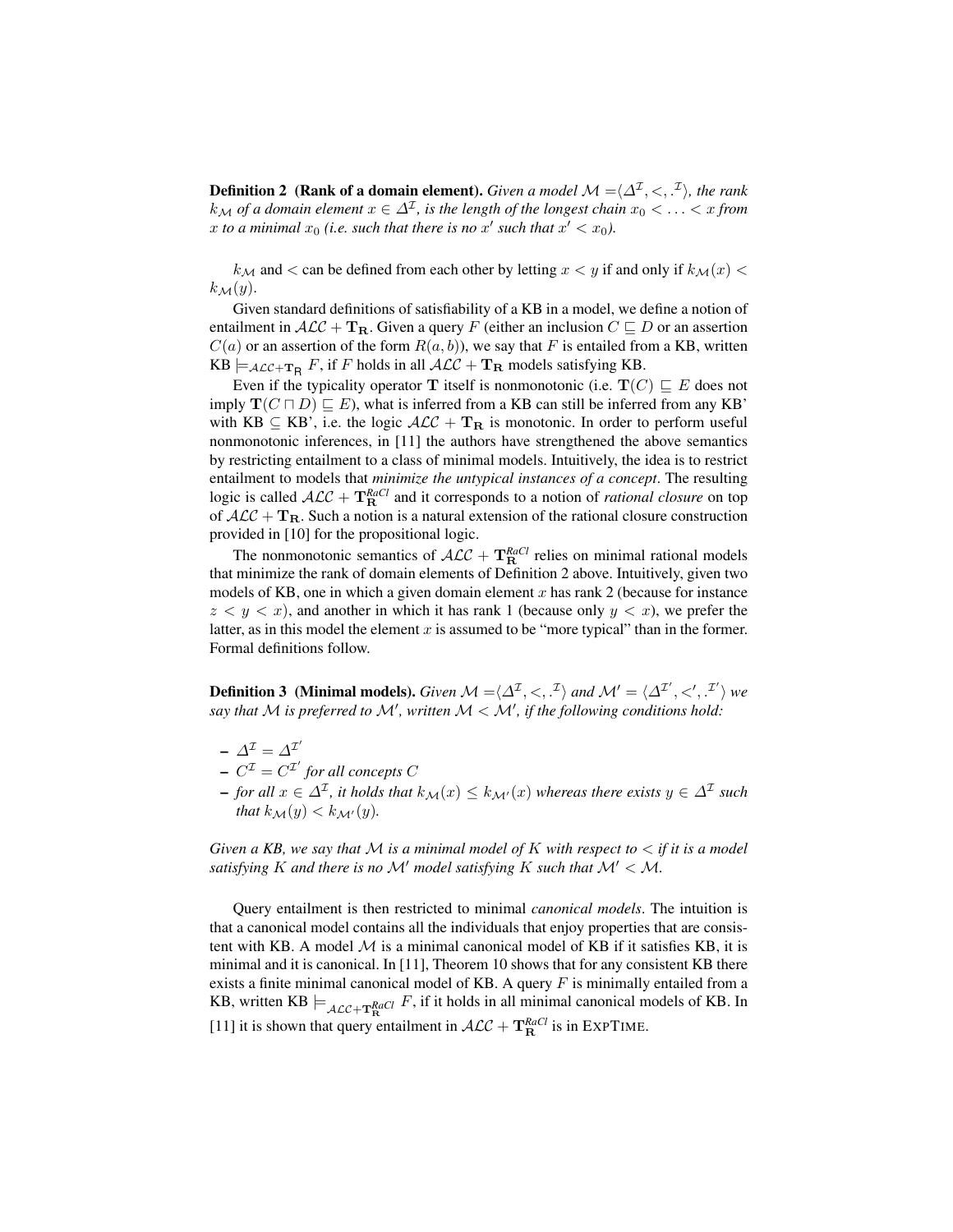# 3 Dealing with Probabilities of Exceptions: the Logic  $\mathcal{ALC} + \mathrm{T}_{\mathrm{R}}^{\mathsf{P}}$

We introduce a semantics that allows us to equip a typicality inclusion with the probability of *not* having exceptions for that, and then to reason about such inclusions. In the resulting Description Logic, called  $\mathcal{ALC} + \mathbf{T}_{\mathbf{R}}^{\mathbf{p}}$ , a typicality inclusion has the form

$$
\textbf{T}(C) \sqsubseteq_p D,
$$

and its intuitive meaning is "normally,  $Cs$  are also  $Ds$  with probability  $p$ " or, in other words, "typical  $Cs$  are also  $Ds$ , and the probability of having exceptional  $Cs$  not being Ds is  $1 - p$ ". We then define a nonmonotonic procedure whose aim is to describe alternative completions of the ABox obtained by assuming typicality assertions about the individuals explicitly named in the ABox: the basic idea is similar to the one proposed in [9], where a completion of an  $ALC+T$  ABox is proposed in order to assume that every individual constant of the ABox is a typical element of the most specific concept he belongs to, if this is consistent with the knowledge base. An analogous approach is proposed in [15], where different extensions of the ABox are introduced in order to define plausible but *surprising* scenarios. Here we propose a similar, algorithmic construction in order to compute only *some* assumptions of typicality of individual constants, in order to describe alternative scenarios having different probabilities: different extensions/scenarios are obtained by considering different sets of typicality assumptions of the form  $\mathbf{T}(C)(a)$ , where a occurs in the ABox.

Definition 4. *We consider an alphabet of concept names* C*, of role names* R*, and of individual constants*  $O$ *. Given*  $A \in \mathcal{C}$  *and*  $R \in \mathcal{R}$ *, we define:* 

 $C := A | \top | \bot | \neg C | C \sqcap C | C \sqcup C | \forall R.C | \exists R.C$ 

An  $\cal{ALC} + \bf{T_R^P}$  *knowledge base is a pair* (T, A).  $\cal{T}$  *contains axioms of the form either (i)*  $C \subseteq C$  *or (ii)*  $\mathbf{T}(C) \subseteq_p C$ *, where*  $p \in \mathbb{R}, p \in (0,1)$ *. A contains assertions of the form either (i)*  $C(a)$  *or (ii)*  $R(a, b)$ *, where*  $a, b \in \mathcal{O}$ *.* 

Given an inclusion  $\mathbf{T}(C) \sqsubseteq_p D$ , the higher the probability p the more the inclusion is "exceptions-free" or, equivalently, the less is the probability of having exceptional Cs not being also Ds. In this respect, the probability  $p$  is a real number included in the open interval  $(0, 1)$ : the probability 1 is not allowed, in the sense that an inclusion  $\mathbf{T}(C) \sqsubseteq_1 D$  (the probability of having exceptional Cs not being Ds is 0) corresponds to a *strict* inclusion  $C \subseteq D$  (all Cs are Ds). Given another inclusion  $\mathbf{T}(C') \sqsubseteq_{p'} D'$ , with  $p' < p$ , we assume that this inclusion is less "strict" than the other one, i.e. the probability of having exceptional  $C'$ s is higher than the one of having exceptional  $Cs$  with respect to properties  $D'$  and  $D$ , respectively. Recalling the example of the Introduction, where KB contains  $\mathbf{T}(ItalianTeamAger) \sqsubseteq_{0.9} AppUser$  and  $\mathbf{T}(ItalianTeam \text{1}) \subseteq_{0.6} \exists listenTo.TrapMusic, we have that typical Italian teen$ agers make use of apps for mobile devices, and that normally they also listen to trap music; however, the second inclusion is less probable with respect to the first one: both are properties of a prototypical Italian teen ager, however there is a higher probability of finding exceptions of teens not listening to trap music with respect to the probability of having Italian teen agers not using apps for mobile devices.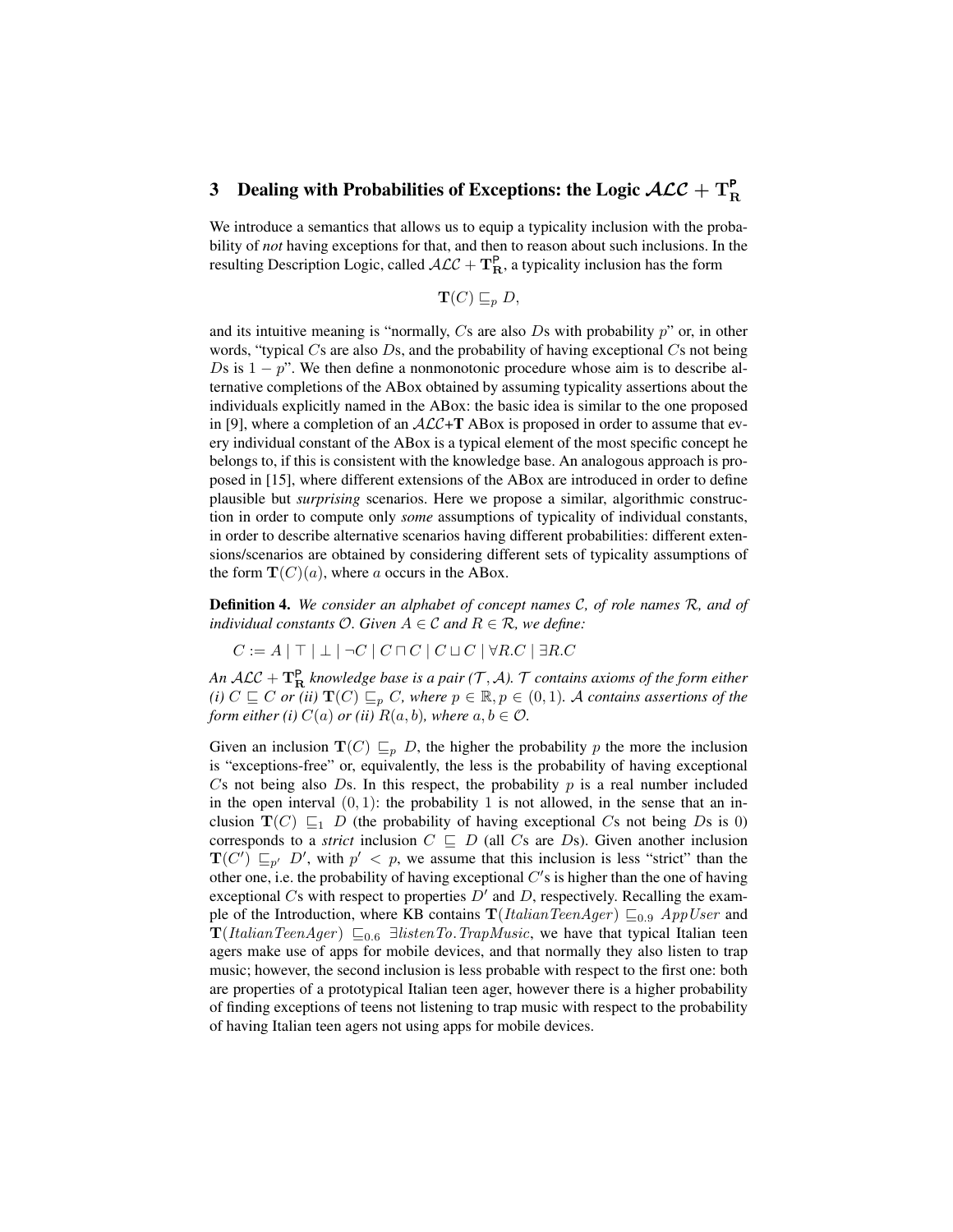Before introducing formal definitions, we provide an example inspired to Example 1 in [15] in order to give an intuitive idea of what we mean for reasoning in  $\mathcal{ALC} + \mathbf{T}_{\mathbf{R}}^{\mathbf{P}}$ with probabilities of exceptions. We will complete it with part 2 in Example 3.

*Example 1 (Reasoning in*  $ALC + T_R^P$  *part 1).* We aim at providing a formalization of some information about illnesses and symptoms. Let  $KB = (\mathcal{T}, \mathcal{A})$  where  $\mathcal{T}$  is:

| $AtypicalDepressed \sqsubseteq Depressed$                                                           | (1) |
|-----------------------------------------------------------------------------------------------------|-----|
| $\mathbf{T}(Depressed) \sqsubseteq_{0.85} \neg \exists has Symptom. \textit{ModReactivity}$         | (2) |
| $\mathbf{T}(AtypicalDepressed) \sqsubseteq_{0.7} \exists has Symptom. \textit{ModReactivity}$       | (3) |
| $\mathbf{T}(Prostate Cancer Patient) \sqsubseteq_{0.6} \exists has Symptom. \textit{ModReactivity}$ | (4) |
| $\mathbf{T}(Prostate Cancer Patient) \sqsubseteq_{0.8} \exists has Symptom. Nocturia$               | (5) |

The above TBox T represents that (2), normally, *depressed* people do not have *mood reactivity*, namely the ability to feel better temporarily in response to positive life events. On the contrary, (3) states that this is a typical symptom of a depression with atypical features, known as *atypical depression*, that shares many of the typical symptoms of depression but is characterized by improved mood in response to positive events. Inclusion (1) intuitively represents that atypical depression is a kind of depression. Mood reactivity, as well as *nocturia*, are also typical symptoms of *prostatic cancer* (inclusions (4) and (5), respectively): more in detail, (4) says that we have a probability of 60% of not having exceptional prostatic cancer patients with no mood swings, whereas (5) says that the probability of not having exceptional prostatic cancer patients without nocturia is 80% or, alternatively, probabilities of having exceptional prostatic cancer patients with no mood swing and without nocturia are of the 40% and of the 20%, respectively.

Concerning TBox reasoning, as a first example, we have that in  $\mathcal{ALC} + \mathbf{T}_{\mathbf{R}}^{\mathbf{P}}$  we can infer<sup>1</sup> that, normally, depression in patients is not classified as *Atypical depression*:

 $\mathbf{T}(Depressed) \sqsubseteq \neg AtypicalDepressed,$ 

and this is a wanted inference, since, in normal circumstances, members of a class do not belong to a subclass containing exceptional individuals.

As another example, we have that

(6)  $\mathbf{T}(Depressed \sqcap Spleeness) \sqsubseteq \neg \exists hasSymptom. \textit{ModReactivity}$ 

follows from KB, and this is also a wanted inference, since undergoing spleen removal is irrelevant with respect to mood reactivity as far as we know. This is a nonmonotonic inference that does no longer follow if it is discovered that typical depressed people without their spleen are subject to mood reactivity: given

 $\mathcal{T}' = \mathcal{T} \cup {\mathbf{T}}(Depressed \cap Spleeness) \sqsubseteq \exists hasSymptom.MoodReactivity\},\$ 

we have that (6) does no longer follow from KB with  $\mathcal{T}'$  in the logic  $\mathcal{ALC} + \mathbf{T}_{\mathbf{R}}^{\mathbf{P}}$ .

 $1$  At this point of the presentation we only want to give an intuition of inferences characterizing  $\mathcal{ALC} + \mathbf{T}_{\mathbf{R}}^{\mathbf{P}}$ . Technical details and definitions will be provided in Definition 8.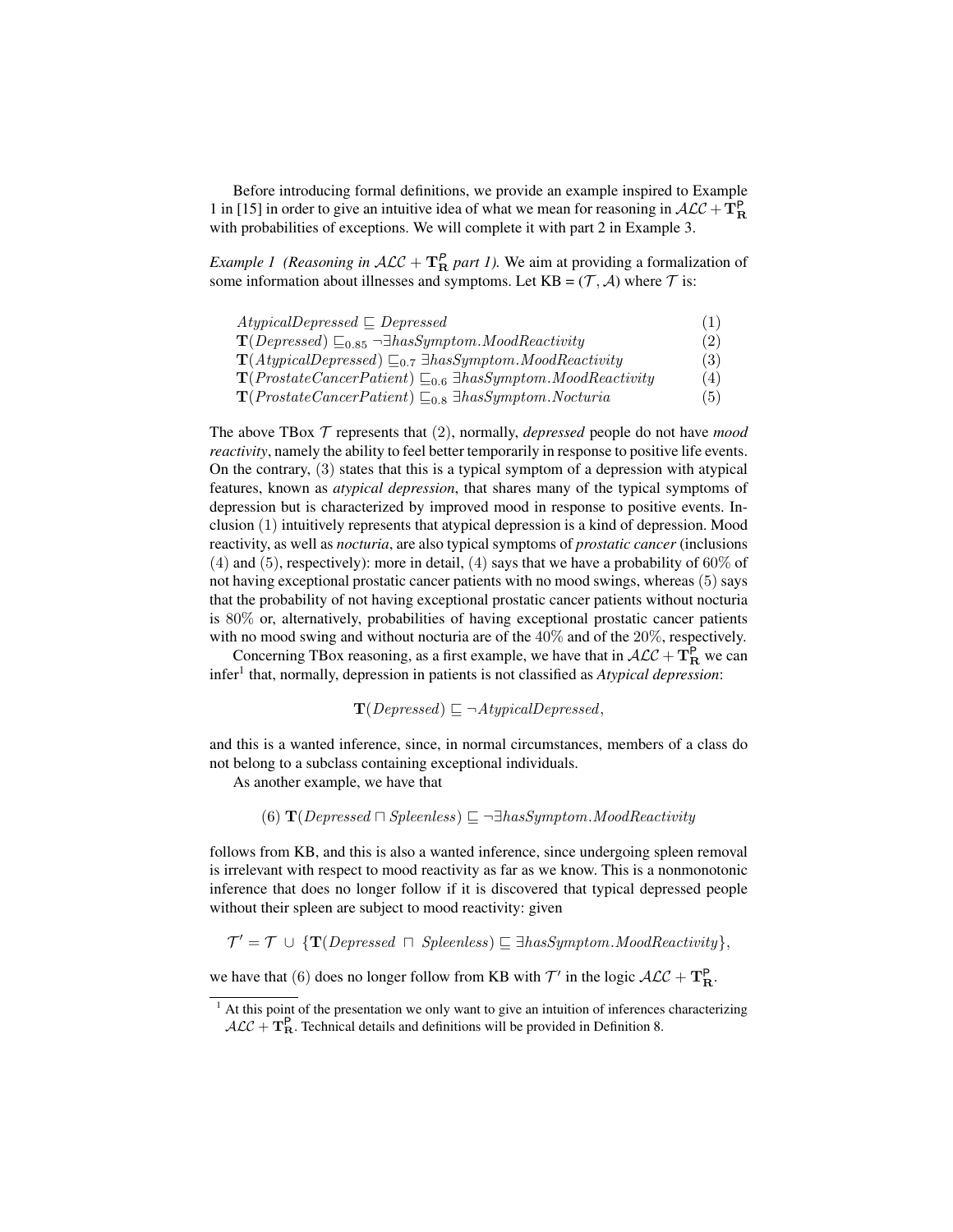As for rational closure, the set of inclusions that are entailed from a  $\mathcal{ALC} + \mathbf{T}_{\mathbf{R}}^{\mathbf{P}}$  KB is closed under the property known as *rational monotonicity*: for instance, from KB and the fact that the inclusion representing that, normally, depressed people are not elder  $(T(Depressed) \sqsubseteq \neg Elder)$  is not entailed from KB in  $\cal{ALC}$  +  $\bf{T}_R^P$ , it follows that we can infer the inclusion  $\mathbf{T}(Depressed \cap Elder) \sqsubseteq \neg \exists hasSymptom.ModReactivity,$ namely, a typical depressed and elder patient has not mood reactivity (the subconcept Depressed  $\Box$  Elder inherits the typical properties of the concept Depressed).

Concerning ABox reasoning, if we know that Jim is depressed, that is to say  $A =$  ${Depressed(jim)}$ , then we can infer that Jim has not mood swings with a probability of 85%, since  $\mathbf{T}(Depressed)(jim)$  is minimally entailed from KB in  $\mathcal{ALC} + \mathbf{T}_{\mathbf{R}}^{RaCl}$  and the inclusion (2) is equipped by a probability of 0.85. If we discover that Jim is an atypical depressed, then  $\mathcal{ALC} + \mathbf{T}_{\mathbf{R}}^{\mathbf{P}}$  allows us to retract such inference, whereas the fact that Jim has mood swings ( $\exists hasSymptom. \textit{ModReactivity}(jim)$ ) is entailed and evaluated having probability of 70%. The same conclusions are also entailed in case we discover that Jim is elder, i.e.  $Elder(jim)$  is added to the ABox, in detail:

- from  $(\mathcal{T}, \{Depressed(jim),Elder(jim)\})$ , the logic  $\mathcal{ALC} + \mathbf{T}_{\mathbf{R}}^{\mathbf{P}}$  allows us to infer ¬∃hasSymptom.MoodReactivity(jim) with probability of 85%;
- from  $(\mathcal{T}, \{AtypicalDepressed(jim),Elder(jim)\})$ , the logic  $\mathcal{ALC} + \mathbf{T}_{\mathbf{R}}^{\mathbf{P}}$  allows us to infer  $\exists hasSymptom. \textit{ModReactivity}(jim)$  with probability of 70%.

It is worth noticing that it is possible to have knowledge bases containing inclusions of the form  $\mathbf{T}(C) \sqsubseteq_p D$ , where  $p \leq 0.5$  that, if wrongly interpreted, could be considered as counter intuitive. For instance, the inclusion  $\mathbf{T}(ItalianTeamAger) \sqsubseteq_{0.3} SportLower$ could be wrongly interpreted as "normally, Italian teen agers do not love sport". However, probabilities in  $\mathcal{ALC} + \mathbf{T}_{\mathbf{R}}^{\mathbf{P}}$  are not intended to express degrees of belief of the inclusions they equip. In the example, even if its corresponding probability of exceptionality is low, the right interpretation of  $\mathbf{T}(ItalianTeamAger) \sqsubseteq_{0.3} SportLower$  is that loving sport is *anyway* a property of a prototypical Italian teen ager: as a difference with  $\mathbf{T}(ItalianTeamAger) \sqsubseteq_{0.9} AppUser$ , we essentially have that the probability of finding exceptional Italian teen agers not loving sport is higher than the one of finding exceptional ones not using apps, but both are typical properties of an Italian teen ager. In case the ontology engineer needs to formalize that typical Italian teen agers do not love sport, he just need to have  $\mathbf{T}(ItalianTeamAger) \sqsubseteq_p \neg SportLower$  in his KB with a suitable p.

### 4 Extensions of ABox

Given a KB, we define the finite set Tip of concepts occurring in the scope of the typicality operator, i.e.  $\mathfrak{Tip} = \{C \mid \mathbf{T}(C) \sqsubseteq_p D \in \mathbf{KB}\}.$  Given an individual a explicitly named in the ABox, we define the set of typicality assumptions  $\mathbf{T}(C)(a)$  that can be minimally entailed from KB in the nonmonotonic logic  $\mathcal{ALC} + \mathbf{T}_{\mathbf{R}}^{RaCl}$ , with  $C \in$  $\mathfrak{Tip}$ . We then consider an ordered set  $\mathfrak{Tip}_{\mathcal{A}}$  of pairs  $(a, C)$  of all possible assumptions  $\mathbf{T}(C)(a)$ , for all concepts  $C \in \mathfrak{Tip}$  and all individual constants a in the ABox.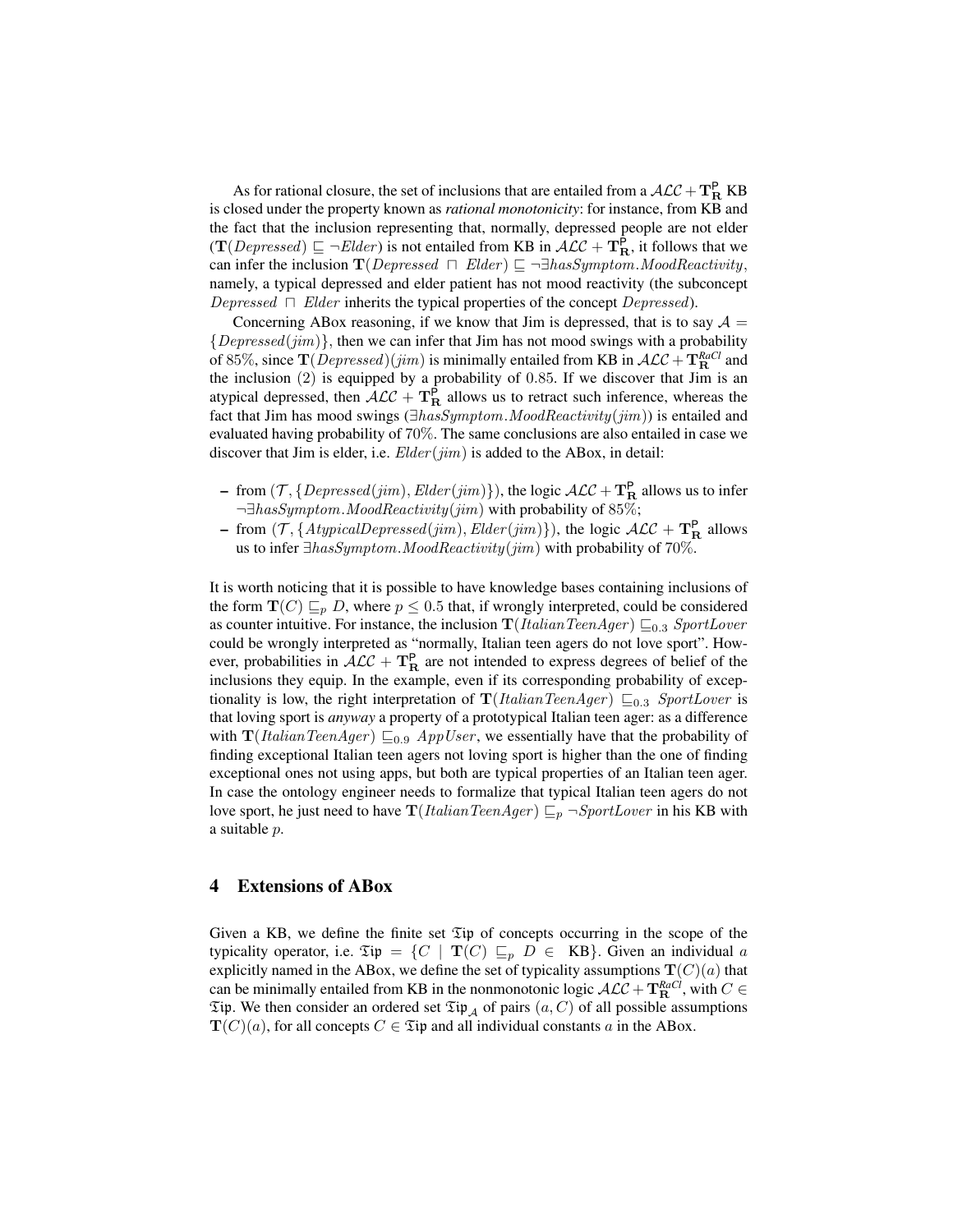**Definition 5** (Assumptions in  $\mathcal{ALC} + \mathbf{T}_{\mathbf{R}}^{\mathbf{P}}$ ). *Given an*  $\mathcal{ALC} + \mathbf{T}_{\mathbf{R}}^{\mathbf{P}}$  *KB*=(*T*, *A*), let *T*<sup>*'*</sup> *be the set of inclusions of* T *without probabilities, namely*

$$
\mathcal{T}' = \{ \mathbf{T}(C) \sqsubseteq D \mid \mathbf{T}(C) \sqsubseteq_p D \in \mathcal{T} \} \cup \{ C \sqsubseteq D \in \mathcal{T} \}.
$$

*Given a finite set of concepts* Tip*, we define, for each individual name* a *occurring in*  $\mathcal{A}$ :  $\mathfrak{Tip}_a = \{ C \in \mathfrak{Tip} \mid (\mathcal{T}',\mathcal{A}) \models_{\mathcal{ALC}+\mathbf{T}_{\mathbf{B}}^{RdCl}} \mathbf{T}(C)(a) \}.$  *We also define*  $\mathfrak{Tip}_{\mathcal{A}} =$  $\{(a, C) \mid C \in \mathfrak{Tip}_a \text{ and } a \text{ occurs in } A\}$  and we impose an order on its elements:  $\mathfrak{Tip}_{\mathcal{A}} = [(a_1, C_1), (a_2, C_2), \ldots, (a_n, C_n)]$ . *Furthermore, we define the* ordered multiset  $\mathcal{P}_{\mathcal{A}} = [p_1, p_2, \dots, p_n]$ , *respecting the order imposed on*  $\mathfrak{Tip}_{\mathcal{A}}$ *, where* 

$$
p_i = \prod_{j=1}^m p_{ij} \text{ for all } \mathbf{T}(C_i) \sqsubseteq_{p_{i1}} D_1, \mathbf{T}(C_i) \sqsubseteq_{p_{i2}} D_2, \ldots, \mathbf{T}(C_i) \sqsubseteq_{p_{im}} D_m \text{ in } \mathcal{T}.
$$

The ordered multiset  $P_A$  is a tuple of the form  $[p_1, p_2, \ldots, p_n]$ , where  $p_i$  is the probability of the assumption  $\mathbf{T}(C)(a)$ , such that  $(a, C) \in \mathfrak{Tip}_{\mathcal{A}}$  at position i.  $p_i$  is the product of all the probabilities  $p_{ij}$  of typicality inclusions  $\mathbf{T}(C) \sqsubseteq_{p_{ij}} D$  in the TBox.

Following the basic idea underlying surprising scenarios outlined in [15], we consider different extensions  $\widetilde{A_i}$  of the ABox and we equip them with a probability  $\mathbb{P}_i$ . Starting from  $\mathcal{P}_A = [p_1, p_2, \dots, p_n]$ , the first step is to build all alternative tuples where 0 is used in place of some  $p_i$  to represent that the corresponding typicality assertion  $\mathbf{T}(C)(a)$  is no longer assumed (Definition 6). Furthermore, we define the *extension* of the ABox corresponding to a string so obtained (Definition 7). In this way, the highest probability is assigned to the extension of the ABox corresponding to  $\mathcal{P}_{\mathcal{A}}$ , where all typicality assumptions are considered. The probability decreases in the other extensions, where some typicality assumptions are discarded, thus 0 is used in place of the corresponding  $p_i$ . The probability of an extension  $A_i$  corresponding to a string  $\mathcal{P}_{\mathcal{A}_i} = [p_{i1}, p_{i2}, \dots, p_{in}]$  is defined as the product of probabilities  $p_{ij}$  when  $p_{ij} \neq 0$ , i.e. the probability of the corresponding typicality assumption when this is selected for the extension, and  $1 - p_j$  when  $p_{ij} = 0$ , i.e. the corresponding typicality assumption is discarded, that is to say the extension contains an exception to the inclusion.

**Definition 6 (Strings of possible assumptions S).** Given a  $KB=(\mathcal{T}, \mathcal{A})$ , let the set  $\mathfrak{Tip}_{\mathcal{A}}$  and  $\mathcal{P}_{\mathcal{A}} = [p_1, p_2, \ldots, p_n]$  *be as in Definition 5. We define the set* S *of all the* strings of possible assumptions *with respect to KB as*

$$
\mathbb{S} = \{ [s_1, s_2, \dots, s_n] \mid \forall i = 1, 2, \dots, n \text{ either } s_i = p_i \text{ or } s_i = 0 \}
$$

**Definition 7** (Extension of ABox). Let  $KB=(\mathcal{T}, \mathcal{A}), \mathcal{P}_{\mathcal{A}}=[p1, p_2, \ldots, p_n]$  and  $\mathfrak{Tip}_{\mathcal{A}}=$  $[(a_1, C_1), (a_2, C_2), \ldots, (a_n, C_n)]$  *as in Definition 5. Given a string of possible assumptions*  $[s_1, s_2, \ldots, s_n] \in \mathbb{S}$  *of Definition* 6, we define the extension A of A with respect *to*  $\mathfrak{Tip}_{\mathcal{A}}$  *and*  $\mathbb{S}$  *as* $\widetilde{\mathcal{A}} = {\mathbf{T}(C_i)(a_i) \mid (a_i, C_i) \in \mathfrak{Tip}_{\mathcal{A}}}$  *and*  $s_i \neq 0}$ *. We also define the probability of*  $\widetilde{\mathcal{A}}$  *as*  $\mathbb{P}_{\widetilde{\mathcal{A}}} = \prod_{i=1}^n$  $\prod_{i=1}^n \chi_i$  where  $\chi_i = \begin{cases} p_i & \text{if } s_i \neq 0 \\ 1-p_i & \text{if } s_i = 0 \end{cases}$  $1 - p_i$  *if*  $s_i = 0$ 

It can be observed that, in  $ALC + T_R^{RaCl}$ , the set of typicality assumptions that can be inferred from a KB corresponds to the extension of  $A$  corresponding to the string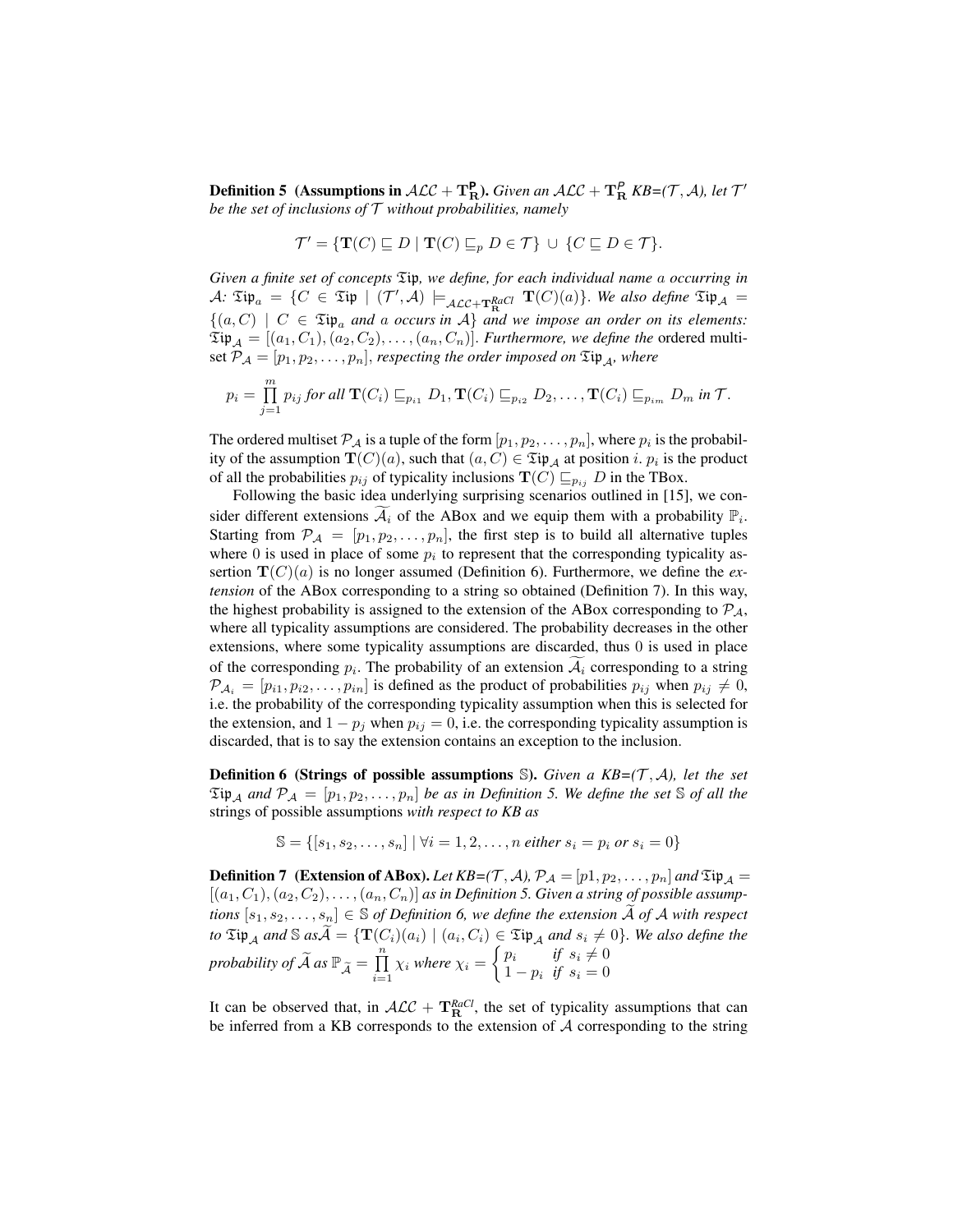$P_A$  (no element is set to 0): all the typicality assertions of individuals occurring in the ABox, that are consistent with the KB, are assumed. On the contrary, in  $ALC + T_R$ , no typicality assumptions can be derived from a KB, and this corresponds to extending A by the assertions corresponding to the string  $[0, 0, \ldots, 0]$ , i.e. by the empty set. It is easy to observe that we obtain a probability distribution over extensions of A.

*Example 2.* Given a KB=( $\mathcal{T}, \mathcal{A}$ ), let the only typicality inclusions in  $\mathcal{T}$  be { $\mathbf{T}(C) \sqsubseteq_{0.6}$  $D, T(E) \sqsubseteq_{0.85} F$ . Let a and b be the only individual constants occurring in A. Suppose also that  $\mathbf{T}(C)(a)$ ,  $\mathbf{T}(C)(b)$ , and  $\mathbf{T}(E)(b)$  are entailed from KB in  $\mathcal{ALC} + \mathbf{T}_{\mathbf{R}}^{RaCl}$ . We have that  $\mathfrak{Tip}_A = \{(a, C), (b, C), (b, E)\}\$  and  $\mathcal{P}_A = [0.6, 0.6, 0.85]$ . All possible strings, corresponding extensions of A and probabilities are shown in Table 1.

| <b>String</b>  | <b>Extension</b>                                                                                                                      | <b>Probability</b>                                                                        |
|----------------|---------------------------------------------------------------------------------------------------------------------------------------|-------------------------------------------------------------------------------------------|
|                | $[0.6, 0.6, 0.85]$ $\mathcal{A}_1 = \{ \mathbf{T}(C)(a), \mathbf{T}(C)(b), \mathbf{T}(E)(b) \}$                                       | $\mathbb{P}_{\widetilde{A_1}} = 0.6 \times 0.6 \times 0.85 = 0.306$                       |
| [0, 0, 0.85]   | $\mathcal{A}_2 = {\mathbf{T}(E)(b)}$                                                                                                  | $\mathbb{P}_{\widetilde{\mathcal{A}_2}} = (1 - 0.6) \times (1 - 0.6) \times 0.85 = 0.136$ |
| [0, 0.6, 0]    | $\mathcal{A}_3 = \{ \mathbf{T}(C)(b) \}$                                                                                              | $\mathbb{P}_{\widetilde{\mathcal{A}}_3} = (1 - 0.6) \times 0.6 \times (1 - 0.85) = 0.036$ |
| [0.6, 0, 0]    | $\mathcal{A}_4 = \{ \mathbf{T}(C)(a) \}$                                                                                              | $\mathbb{P}_{\widetilde{\mathcal{A}}_4} = 0.6 \times (1 - 0.6) \times (1 - 0.85) = 0.036$ |
| [0, 0.6, 0.85] | $\mathcal{A}_5 = \{ \mathbf{T}(C)(b), \mathbf{T}(E)(b) \}$                                                                            | $\mathbb{P}_{\widetilde{\mathcal{A}}_5} = (1 - 0.6) \times 0.6 \times 0.85 = 0.204$       |
| [0.6, 0, 0.85] | $\mathcal{A}_6 = \left\{ \mathbf{T}(C)(a), \mathbf{T}(E)(b) \right\}$                                                                 | $\mathbb{P}_{\widetilde{\mathcal{A}_6}} = 0.6 \times (1 - 0.6) \times 0.85 = 0.204$       |
| [0.6, 0.6, 0]  | $\mathcal{A}_7 = \{ \mathbf{T}(C)(a), \mathbf{T}(C)(b) \}$                                                                            | $\mathbb{P}_{\widetilde{\mathcal{A}}_7} = 0.6 \times 0.6 \times (1 - 0.85) = 0.054$       |
| [0, 0, 0]      | $\mathcal{A}_8 = \emptyset$                                                                                                           | $\mathbb{P}_{\widetilde{\mathcal{A}s}} = (1-0.6) \times (1-0.6) \times (1-0.85) = 0.024$  |
|                | $\mathbb{P}_{\widetilde{\mathcal{A}}_1} + \mathbb{P}_{\widetilde{\mathcal{A}}_2} + \ldots + \mathbb{P}_{\widetilde{\mathcal{A}}_8} =$ |                                                                                           |

Table 1. Plausible extensions of the ABox of Example 2.

## 5 A Decision Procedure for Reasoning in  $\mathcal{ALC} + \mathrm{T}_{\mathrm{R}}^{\mathsf{P}}$

Given KB and a query  $F$ , we distinguish two cases:

- 1. if F is an inclusion  $C \subseteq D$ , then it is entailed from KB if it is minimally entailed from KB' in the nonmonotonic  $\mathcal{ALC} + \mathbf{T}_{\mathbf{R}}^{RaCl}$ , where KB' is obtained from KB by removing probabilities of exceptions, i.e. by replacing each typicality inclusion  $\mathbf{T}(C) \sqsubseteq_{p} D$  with  $\mathbf{T}(C) \sqsubseteq D;$
- 2. if F is an ABox fact  $C(a)$ , then it is entailed from KB if it is entailed in the monotonic  $A\mathcal{LC} + \mathbf{T}_R$  from the knowledge bases including the extensions of the ABox of Definition 7. More in detail, we provide both (i) a notion of entailment restricted to scenarios whose probabilities belong to a given range and (ii), similarly to [13], a notion of probability of the entailment of a query  $C(a)$ , as the sum of the probabilities of all extensions from which  $C(a)$  is so entailed.

Here below are the formal definition of entailment of a query in the logic  $\mathcal{ALC}+\mathbf{T}_{\mathbf{R}}^{\mathsf{P}}$ . We distinguish the case in which the query is a TBox inclusion from the one in which it is an ABox assertion. Notice that, in the former case, probabilities do not play any role,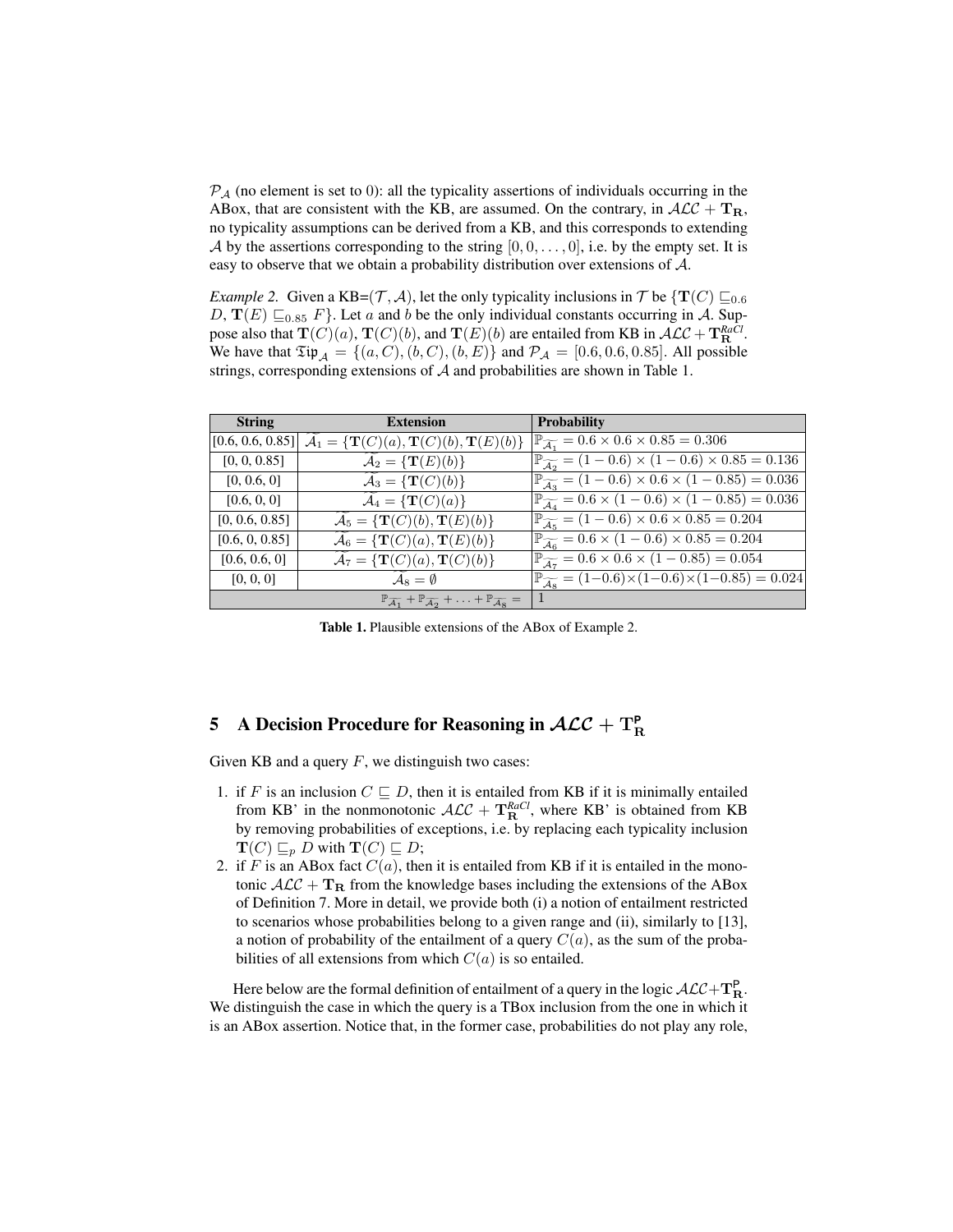and, as already mentioned, entailment in  $\mathcal{ALC} + \mathbf{T}_{\mathbf{R}}^{\mathbf{P}}$  corresponds to entailment in the nonmonotonic Description Logic  $\mathcal{ALC} + \mathbf{T}_{\mathbf{R}}^{RaCl}$ .

**Definition 8** (Entailment in  $ALC + T_R^P$ ). *Given a KB*=(*T*, *A*), *given*  $\mathfrak{Tip}$  *a set of concepts, two real numbers*  $p, q \in (0, 1]$ *, let*  $\mathcal{E} = \{A_1, A_2, \ldots, A_k\}$  *be the set of extensions of* A *of Definition 7 with respect to* Tip*, whose probabilities are such that*  $p \leq \mathbb{P}_1 \leq q, p \leq \mathbb{P}_2 \leq q, \ldots, p \leq \mathbb{P}_k \leq q$ . Let  $\mathcal{T}' = \{ \mathbf{T}(C) \sqsubseteq D \mid \mathbf{T}(C) \sqsubseteq r\}$  $D \in \mathcal{T}$   $\}$   $\cup$   $\{C \sqsubseteq D \in \mathcal{T}\}$ *. Given a query* F, we say that F is entailed from KB in  $\cal{ALC} + \mathbf{T}_R^P$  in range  $\langle p, q \rangle$ , written  $KB \models_{AC}^{\langle p, q \rangle}$  $\frac{\langle P, q \rangle}{\mathcal{ALC} + \mathbf{T}_{\mathbf{R}}^P}$  *F*, as follows:

- $-$  *if* F is either an inclusion  $C \sqsubseteq D$  or a typicality inclusion  $\mathbf{T}(C) \sqsubseteq D$ , if  $(\mathcal{T}', \mathcal{A})$  $\models_{\mathcal{ALC}+\mathbf{T}^{RaCl}_{\mathbf{R}}}F;$
- $-$  *if* F *is an ABox assertion*  $C(a)$ *, where*  $a \in \mathcal{O}$ *, if*  $(T', \mathcal{A} \cup \tilde{A}_i) \models_{\mathcal{ALC} + \mathbf{T_R}} F$ *for all*  $\widetilde{A}_i \in \mathcal{E}$ *. We also define the probability of the entailment of a query as*  $\mathbb{P}(F) = \sum_{k=1}^{k}$  $\sum_{i=1}^{\infty} \mathbb{P}_i$ .

Our decision procedure checks whether a query  $F$  is entailed from a given KB as in Definition 8. We then exploit such decision procedure to show that the problem of entailment in the logic  $\mathcal{ALC} + \mathbf{T}_{\mathbf{R}}^{\mathbf{P}}$  is in EXPTIME. This allows us to conclude that reasoning about typicality and defeasible inheritance with probabilities of exceptions is essentially inexpensive, in the sense that reasoning retains the same complexity class of the underlying standard Description Logic  $\text{ALC}$ , which is known to be EXPTIMEcomplete [1].

Given an  $ALC + T_R^P$  KB=(T, A) and a query F, we define a procedure computing the following four steps:

- 1. compute the set  $\mathfrak{Tip}_a$  of all typicality assumptions that are minimally entailed from the knowledge base in the nonmonotonic logic  $\mathcal{ALC} + \mathbf{T}_{\mathbf{R}}^{RaCl}$ ;
- 2. compute all possible  $A_i$  extensions of the ABox and compute their probabilities;
- 3. select the extensions whose probabilities belong to a given range  $\langle p, q \rangle$ ;
- 4. check whether the query  $F$  is entailed from all the selected extensions in the monotonic logic  $\mathcal{ALC} + \mathbf{T_R}$ .

Step 4 is based on reasoning in the monotonic logic  $A\mathcal{LC} + \mathbf{T}_{\mathbf{R}}$ : to this aim, the procedure relies on a polynomial encoding of  $A\mathcal{LC} + \mathbf{T}_R$  into  $A\mathcal{LC}$  introduced in [16]. Step 1 is based on reasoning in the nonmonotonic logic  $\mathcal{ALC} + \mathbf{T}_{\mathbf{R}}^{RaCl}$ : in this case, the procedure computes the rational closure of an  $ALC + T_R$  knowledge base by means of the algorithm introduced in [11, 17]. Also the algorithm computing the rational closure relies on reasoning in the monotonic logic  $A\mathcal{L}C + \mathbf{T}_{\mathbf{R}}$ , then on the above mentioned polynomial encoding in ALC.

Let KB=(T, A) be an  $ALC + T_R^P$  knowledge base. Let T' be the set of inclusions of T without probabilities of exceptions:  $\mathcal{T}' = {\{ \mathbf{T}(C) \sqsubseteq D \mid \mathbf{T}(C) \sqsubseteq_r D \in \mathcal{T} \}} \cup$  $\{C \sqsubseteq D \in \mathcal{T}\}\$ , that the procedure will consider in order to reason in  $\mathcal{ALC} + \mathbf{T_R}$ and  $\mathcal{ALC} + \mathbf{T}_{\mathbf{R}}^{RaCl}$  for checking query entailment and finding all plausible typicality assumptions, respectively. Other inputs of the procedure are the finite set of concepts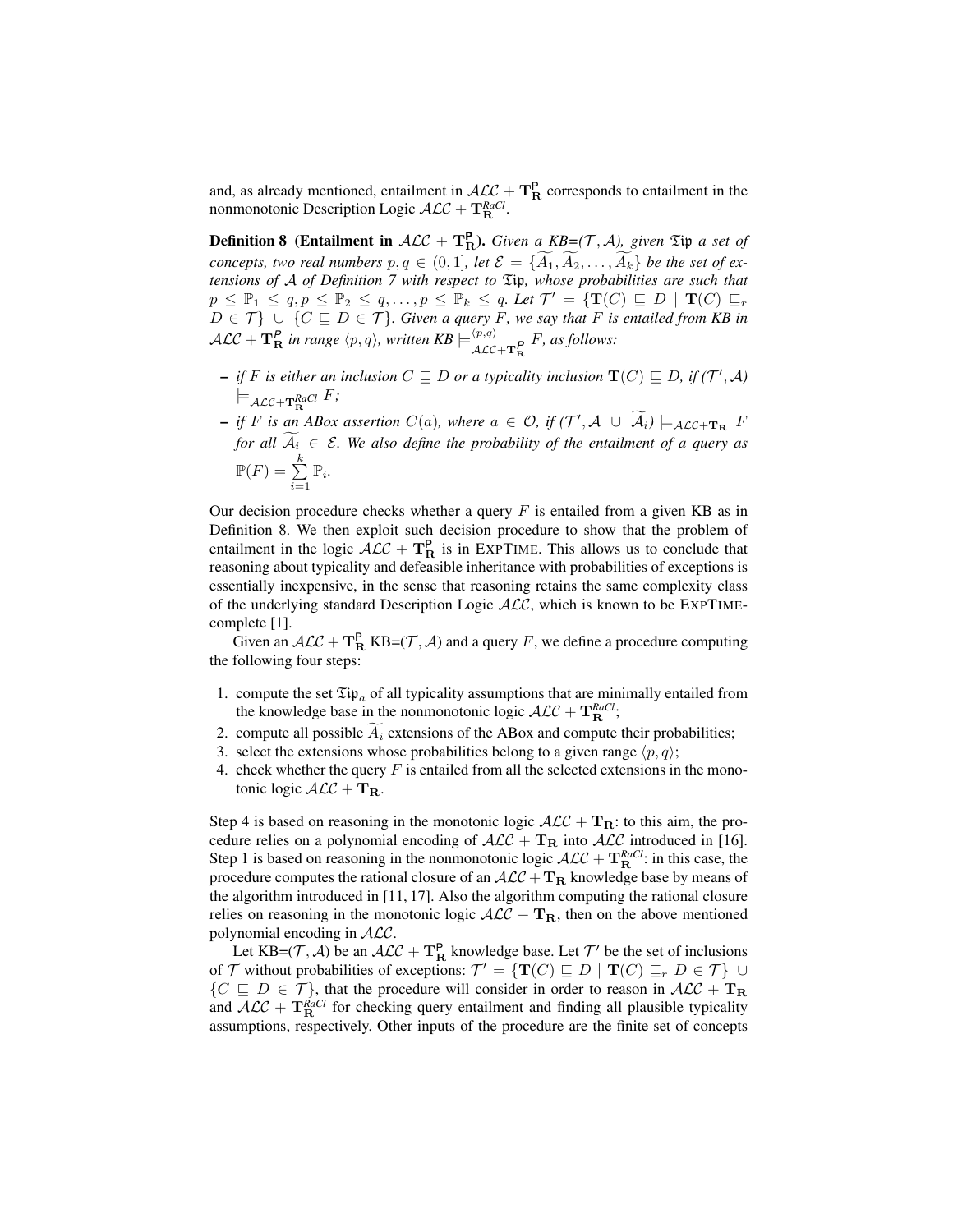$\mathfrak{Tip}$ , a query F, and two real numbers  $p, q \in (0, 1]$  describing a range of probabilities. If F is  $C \subseteq D$  (where C could be  $\mathbf{T}(C')$ ), we just need to check whether  $(\mathcal{T}', \mathcal{A})$  $\models_{\mathcal{ALC}+\mathbf{T}_{\mathbf{R}}^{Rad}} C \subseteq D$  in  $\mathcal{ALC}+\mathbf{T}_{\mathbf{R}}^{Rad}$ . If F is an ABox formula  $C(a)$ , Algorithm 1 builds all possible scenarios, computes their probabilities and then checks whether KB  $\models^{\langle p,q\rangle}$  $\mathcal{A}\mathcal{L}\mathcal{C}+\mathbf{T}_{\mathbf{R}}^{\mathbf{P}}$  F if F holds in all those scenarios having a probability between p and q.

**Algorithm 1** Entailment in  $\mathcal{ALC} + \mathbf{T}_{\mathbf{R}}^{\mathbf{P}}$ : KB  $\models_{\mathcal{ALC} + \mathbf{T}_{\mathbf{R}}^{\mathbf{P}}}^{\langle p,q \rangle}$  F

1: procedure ENTAILMENT $((\mathcal{T}, \mathcal{A}), \mathcal{T}', F, \mathfrak{Tip}, p, q)$ 2: **if** F is of the form  $C \sqsubseteq D$  **then**  $\triangleright$  *If* F *is an inclusion, rely on*  $\mathcal{ALC} + \mathbf{T}_{\mathbf{R}}^{RaCl}$ 3: *return*  $(T', A) \models_{\mathcal{ALC} + \mathbf{T}_{\mathbf{R}}^{RdCl}} F$  $\triangleright$  Otherwise, F is an ABox assertion of the form  $C(a)$ *4:*  $\mathfrak{Tip}_{\mathcal{A}} \leftarrow \emptyset$  build the set S of possible assumptions 5: for each  $C \in \mathfrak{Tip}$  do 6: **for** each individual  $a \in A$  **do** *RaCl* R 7: **if**  $(\mathcal{T}', \mathcal{A}) \models_{\mathcal{ALC} + \mathbf{T}_{\mathbf{R}}^{RdCl}} \mathbf{T}(C)(a)$  then  $\mathfrak{Tip}_{\mathcal{A}} \leftarrow \mathfrak{Tip}_{\mathcal{A}} \cup \{ \mathbf{T}(C)(a) \}$ 8:  $\mathcal{P}_A \leftarrow \emptyset$  <br>
9: **for** each  $C \in \mathfrak{Sing}$  **do**  $\Box$ for each  $C \in \mathfrak{Tip}$  do 10:  $\Pi_C \leftarrow 1$ 11: **for each T**(C)  $\sqsubseteq_p D \in \mathcal{T}$  **do**  $\Pi_C \leftarrow \Pi_C \times p$ 12:  $\mathcal{P}_{\mathcal{A}} \leftarrow \mathcal{P}_{\mathcal{A}} \cup \Pi_{C}$ 13: S ← *build strings of possible assumptions as in Definition 6 given*  $\mathfrak{Tip}_A$  *and*  $\mathcal{PA}$ <br>14:  $\mathcal{E} \leftarrow \emptyset$  $\triangleright$  build extensions of  $\mathcal A$ 15: for each  $s_i \in \mathbb{S}$  do 16: build the extension  $\widetilde{\mathcal{A}}_i$  corresponding to  $s_i$  and compute  $\mathbb{P}_{\widetilde{\mathcal{A}}_i}$  as in Definition 7 17: **if**  $p \leq \mathbb{P}_{\widetilde{\mathcal{A}}_i} \leq q$  then  $\mathcal{E} \leftarrow \mathcal{E} \cup \widetilde{\mathcal{A}}_i$   $\Rightarrow$  select extensions with probability in  $\langle p, q \rangle$ 18: **for** each  $A_i \in \mathcal{E}$  **do** .  $\triangleright$   $\downarrow$   $\downarrow$   $\downarrow$   $\downarrow$   $\downarrow$   $\downarrow$   $\downarrow$   $\downarrow$   $\downarrow$   $\downarrow$   $\downarrow$   $\downarrow$   $\downarrow$   $\downarrow$   $\downarrow$   $\downarrow$   $\downarrow$   $\downarrow$   $\downarrow$   $\downarrow$   $\downarrow$   $\downarrow$   $\downarrow$   $\downarrow$   $\downarrow$   $\downarrow$   $\downarrow$   $\downarrow$   $\downarrow$   $\downarrow$ 19: **if**  $(T', A \cup \widetilde{A_i}) \not\models_{\mathcal{ALC}+\mathbf{T_R}} F$  then return KB  $\not\models_{\mathcal{ALC}+\mathbf{T_R}}^{\langle p,q \rangle} F$ 20: **return** KB  $\models^{\langle p,q\rangle}_{\mathcal{ALC}+\mathbf{T}_{\mathbf{R}}^{\mathbf{p}}}$  $\triangleright F$  is entailed in all extensions

We can exploit the procedure of Algorithm 1 to show that the problem of entailment in the logic  $\mathcal{ALC} + \mathbf{T}_{\mathbf{R}}^{\mathsf{P}}$  is EXPTIME complete. This allows us to conclude that reasoning about typicality and defeasible inheritance with probabilities of exceptions is essentially inexpensive, since reasoning retains the same complexity class of the underlying standard  $ALC$ , which is known to be  $EXPTIME$ -complete [1].

**Theorem 1** (Complexity of entailment). *Given a KB in*  $ALC + T_R^P$ , real numbers  $p, q \in (0, 1]$  and a query F whose size is polynomial in the size of KB, the problem of *checking whether KB*  $\models$ <sup> $\langle p,q \rangle$ </sup>  $\frac{P^{(p,q)}}{\mathcal{ALC}+\mathbf{T_R}P}$  *F* is EXPTIME-complete.

*Proof.* (*sketch*, [14]) The algorithm checks, for each concept  $C \in \mathfrak{Tip}$  and for each individual a whether  $\mathbf{T}(C)(a)$  is minimally entailed from KB in nonmonotonic  $\mathcal{ALC}$  +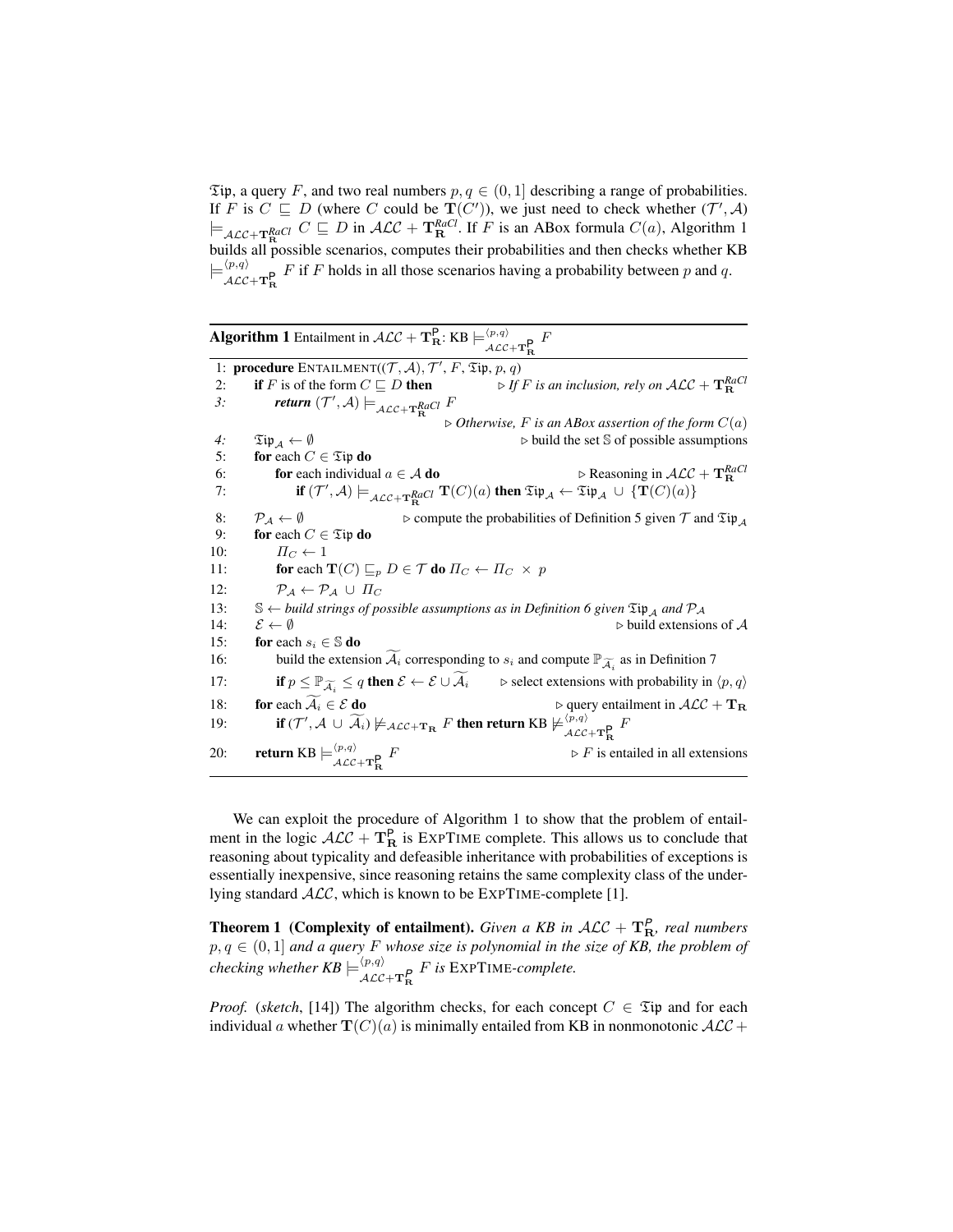$T^{RaCl}_{\mathbf{R}}$ . Let *n* be the length of the string representing KB. By definition, the size of  $\mathfrak{Tip}$ is  $O(n)$ . There are  $O(n^2)$  concepts  $\mathbf{T}(C)(a)$ , for each of them the algorithm relies on reasoning in  $\mathcal{ALC} + \mathbf{T}_{\mathbf{R}}^{RaCl}$ , which is in EXPTIME [11]. Building  $\mathcal{P}_{\mathcal{A}}$  can be solved with  $O(n^2)$  operations. The algorithm considers all possible strings obtained by assuming (or not) each typicality assumption  $\mathbf{T}(C)(a)$  (they are  $O(n^2)$ ) in order to compute the set S of plausible extensions. For each  $s_i$ , we have either  $s_i = 0$  or  $s_i \neq 0$ , then  $2 \times 2 \times \ldots \times 2$  different strings, thus S has exponential size in n. Selecting extensions whose probabilities  $\mathbb{P}_{\widetilde{\mathcal{A}}_i}$  are in the range  $[p, q]$  can be solved in EXPTIME, then the algorithm relies on reasoning in monotonic  $\mathcal{ALC} + \mathbf{T_R}$ , in order to check whether F is entailed in selected extensions in  $\mathcal{E}$ , whose size is  $O(2^n)$ : we have  $O(2^n)$  calls to query entailment in  $\mathcal{ALC} + \mathbf{T}_{\mathbf{R}}$ , which is EXPTIME-complete.

Let us now conclude Example 1 introduced in Section 3 in the light of the definitions provided above.

*Example 3 (Reasoning in*  $ALC + T_R^P$  *part 2).* Suppose that the ABox is

 $\mathcal{A} = \{AtypicalDepressed(john), Prostate Cancer Patient(qreg)\},\$ 

we can consider two typicality assumptions: (a)  $\mathbf{T}(AtypicalDepressed)(john)$  and (b)  $\mathbf{T}(Prostate Cancer Patient)(greg)$ . We distinguish among four different extensions:

- 1. both (a) and (b) are assumed: in this scenario, whose probability is  $0.7 \times (0.6 \times$  $(0.8) = 0.336$ , we conclude that both John and Greg have mood swings, and that Greg has nocturia;
- 2. we assume (b) but not (a): this scenario has probability  $(1 0.7) \times (0.6 \times 0.8)$  = 0.144, and we can only conclude  $\exists has Symptom. \textit{ModReactivity}(greg)$  and ∃hasSymptom.Nocturia(greg);
- 3. we assume (a) and not (b): this scenario, having a probability  $0.7 \times (1 (0.6 \times$  $(0.8)$ ) = 0.364, allows us to conclude  $\exists has Symptom. \textit{ModReactivity}(john);$
- 4. neither (a) nor (b) is added to A: here the probability is  $(1 0.7) \times (1 (0.6 \times$  $(0.8)$ ) = 0.156, but we are not able to conclude anything about John and Greg.

The probability that John has mood swings is defined as the sum of the probabilities of scenarios where such inference can be performed, namely scenarios (1) and (3), and it is therefore  $0.336 + 0.364 = 0.7$ . Similarly, the probability that Greg has nocturia and mood swings is  $0.336 + 0.144 = 0.48$ .

#### 6 Conclusions

We have described the Description Logic  $\mathcal{ALC} + \mathbf{T}_{\mathbf{R}}^{\mathbf{P}}$  introduced in [14], which extends the nonmonotonic Description Logic of typicality  $\mathcal{ALC} + \mathbf{T}_{\mathbf{R}}^{RaCl}$  by means of probabilities equipping typicality inclusions. Probabilities of exceptions are then used in order to reason about plausible scenarios, obtained by selecting only some  $-$  i.e., not necessarily all – typicality assumptions and whose probabilities belong to a given and fixed range. We have also presented a decision procedure for reasoning in  $\cal{ALC}+\mathbf{T}_R^P$ , and we have shown that such a procedure can be exploited in order to estimate the complexity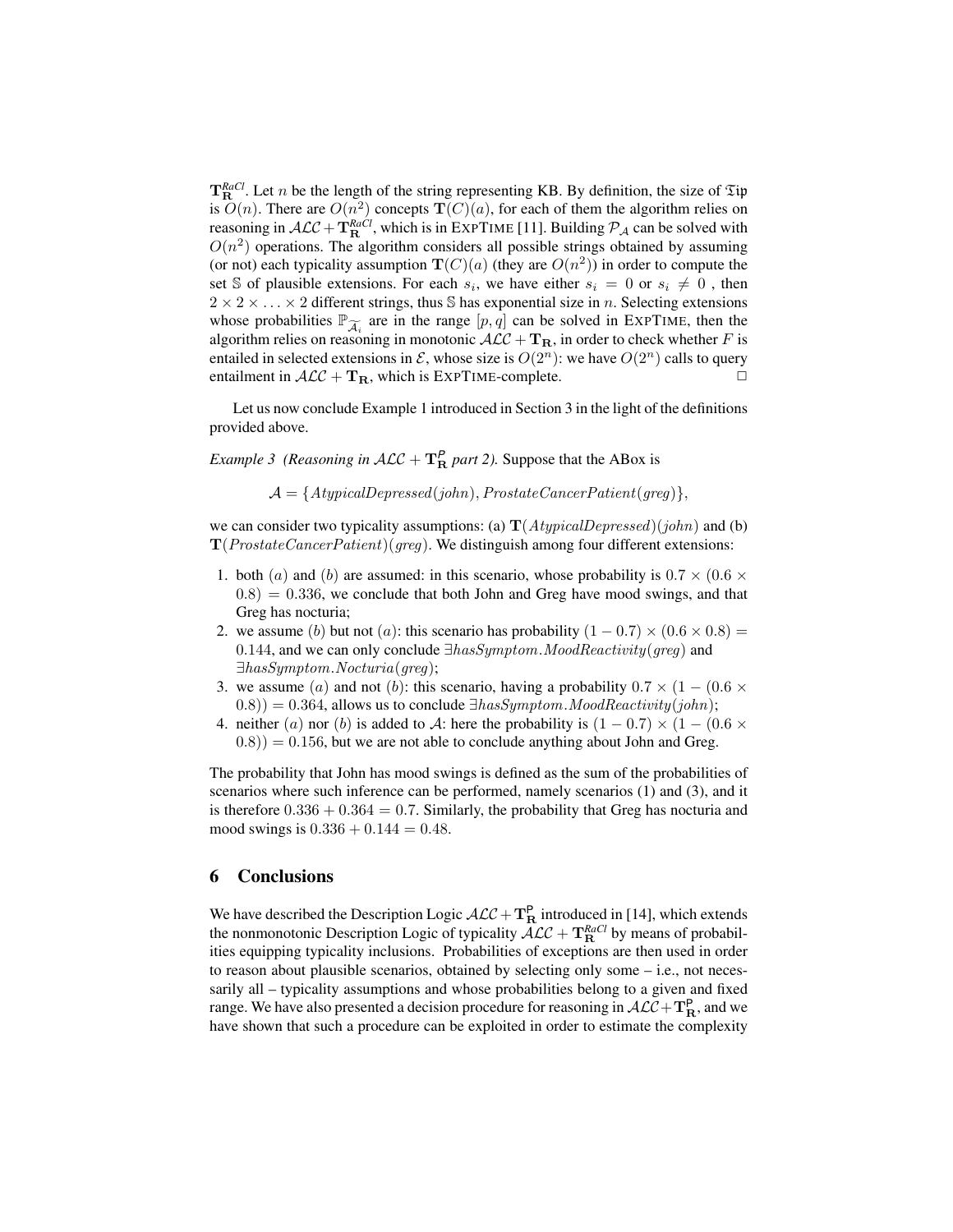of the proposed logic, namely to show that reasoning in DLs with rational closure and probabilities of exceptions remains in EXPTIME as in the underlying standard  $ALC$ .

The logic  $\mathcal{ALC} + \mathbf{T}_{\mathbf{R}}^{\mathsf{P}}$ , as well as the underlying  $\mathcal{ALC} + \mathbf{T}_{\mathbf{R}}^{\textit{RaCl}}$ , are based on the rational closure, then they inherit its virtues, but also its weakness. It is well known that the main advantage of the rational closure is related to its good computational properties. However, rational closure is affected by the "all or nothing" behavior, in the sense that it does not allow one to separately reason about the inheritance of different properties. For instance, let us again recall the example in the Introduction: we have that typical Italian teen agers make use of apps for mobile devices, and normally they also listen to trap music. Furthermore, we can consistently express that, normally, convict Italian teen agers do not make use of apps. As a consequence, they are recognized as untypical Italian teen agers, then no inheritance of typical properties is possible, for instance it is not possible to infer that they listen to trap music. The problem also affects the definition of scenarios in the logic  $\mathcal{ALC} + \mathbf{T}_{\mathbf{R}}^{\mathbf{P}}$ : if  $\mathbf{T}(ItalianTeamAger)(simone)$  is a typicality assumption to be considered in the construction of different scenarios (since it is entailed in  $\mathcal{ALC} + \mathbf{T}_{\mathbf{R}}^{RaCl}$  from the knowledge base), then Simone inherits all the properties of typical Italian teen agers. On the contrary, if  $\mathbf{T}(ConvictItalianTeamAge r)(simone)$ is the typicality assertion to be considered for the scenarios generation, no inheritance of typical Italian teen agers is possible for Simone. In order to solve this problem, a strengthening of a rational closure-like algorithm with defeasible inheritance networks has been studied by [18]. In [19] the author has proposed an alternative semantics by considering models equipped with multiple preference relations, whence with multiple "typicality" operators. In this variant, it should be possible to distinguish different aspects of typicality/exceptionality and consequently to avoid the "all or nothing" behavior of rational closure with respect to property inheritance.

Several nonmonotonic extensions of DLs have been proposed in the literature in order to reason about inheritance with exceptions, essentially based on the integration of DLs with well established nonmonotonic reasoning mechanisms  $[2-4, 20, 5, 6, 8]$ , ranging from Reiter's defaults to minimal knowledge and negation as failure (see [9, 8] for a detailed presentation). In none of them, probability of exceptions in concept inclusions is taken into account, as far as we know.

Probabilistic extensions of DLs, allowing one to label inclusions (and facts) with degrees representing probabilities, have been introduced in [12, 13]. In this approach, called DISPONTE, the authors propose the integration of probabilistic information with DLs based on the distribution semantics for probabilistic logic programs [21]. The basic idea is to label inclusions of the TBox as well as facts of the ABox with a real number between 0 and 1, representing their probabilities, assuming that each axiom is independent from each others. The resulting knowledge base defines a probability distribution over *worlds*: roughly speaking, a world is obtained by choosing, for each axiom of the KB, whether it is considered as true of false. The distribution is further extended to queries and the probability of the entailment of a query is obtained by marginalizing the joint distribution of the query and the worlds. There are two main differences between the logic  $\mathcal{ALC} + \mathbf{T}_{\mathbf{R}}^{\mathsf{P}}$  proposed in this work and probabilistic DLs. On the one hand, as already mentioned in the Introduction, in the logic  $\mathcal{ALC} + \mathbf{T}_{\mathbf{R}}^{\mathbf{P}}$  probabilities are used in order to express different degrees of admissibility of exceptions with respect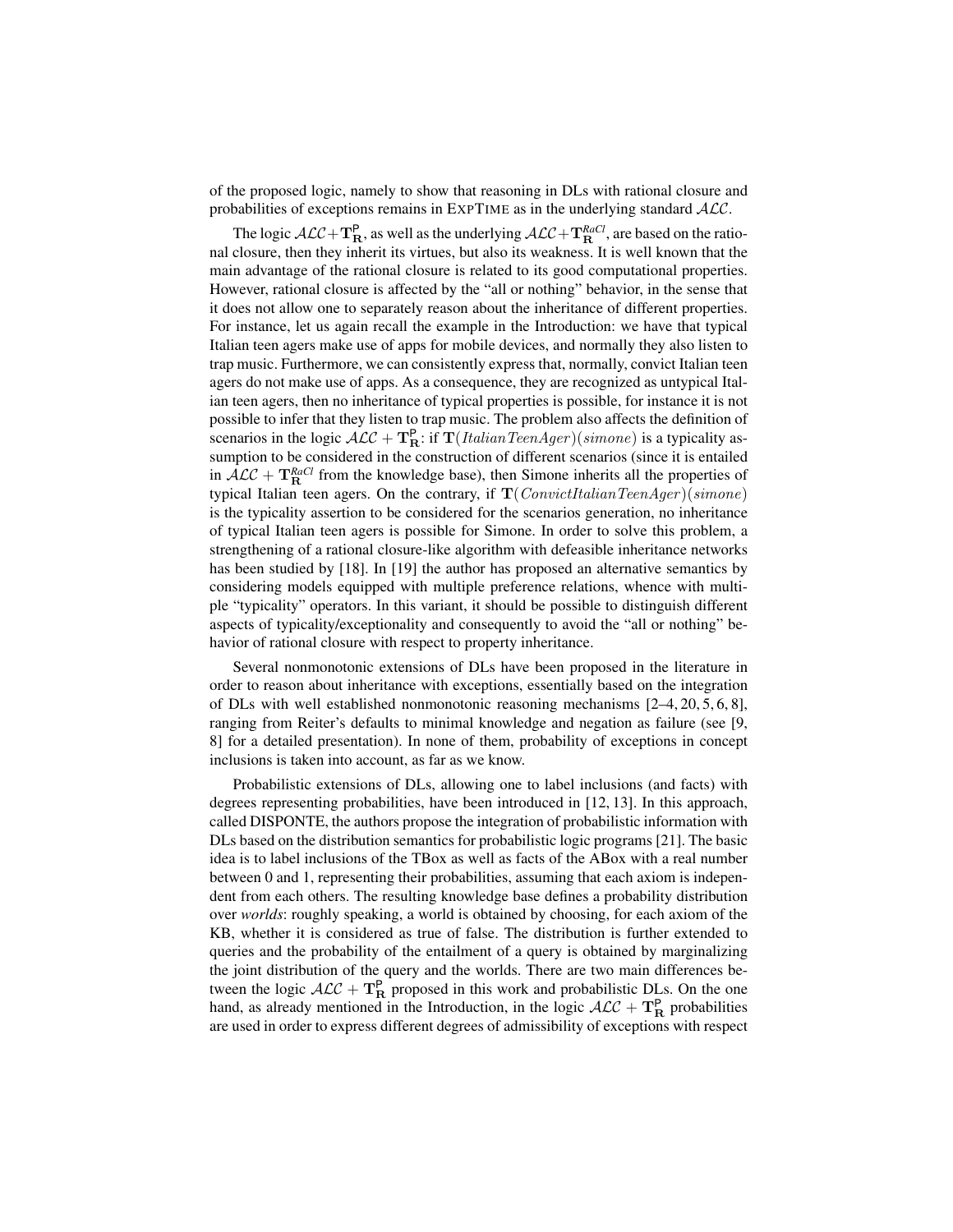to such typicality inclusions. Probabilities are then the basis of different scenarios built by assuming – or not – that individuals are typical instances of a given concept. On the contrary, in DISPONTE probabilities are used to capture a notion of uncertainty about information of the KB, therefore an inclusion  $C \sqsubseteq D$  having a very low probability p has a significantly different meaning with respect to an inclusion  $T(C) \sqsubseteq_p D$ , representing anyway a typical property: normally,  $C_s$  are  $D_s$ , even if with a high probability of having exceptions to such typical inclusion. On the other hand, in  $\cal{ALC} + \bf{T}_R^P$ probabilities are restricted to typicality inclusions only. On the contrary, in DISPONTE probabilities can be associated to concept inclusions as well as to ABox facts.

In [15] a nonmonotonic procedure for reasoning about *surprising* scenarios in DLs has been proposed. In this approach, the DL  $ALC + T_R$  is extended by inclusions of the form  $\mathbf{T}(C) \sqsubseteq_d D$ , where d is a *degree of expectedness*. In this logic, cardinality restrictions play a fundamental role in order to "filter" extended ABoxes and entailment is restricted to minimal scenarios, determined by a partial order among such extended ABoxes, whereas in our logic  $\mathcal{ALC} + \mathbf{T}_{\mathbf{R}}^{\mathsf{P}}$ , entailment is defined in terms of the probability of a given scenario and can be used to estimate the probability of a given query.

In future work we aim at extending the logic  $\mathcal{ALC} + \mathbf{T}_{\mathbf{R}}^{\mathsf{P}}$  to more expressive Description Logics, such as those underlying the standard language for ontology engineering OWL. As a first step, in [16] the logic with the typicality operator and the rational closure construction have been applied to the logic  $\mathcal{SHIQ}$ .

### References

- 1. Baader, F., Calvanese, D., McGuinness, D., Nardi, D., Patel-Schneider, P.: The Description Logic Handbook - Theory, Implementation, and Applications, 2nd edition. Cambridge (2007)
- 2. Bonatti, P.A., Lutz, C., Wolter, F.: The Complexity of Circumscription in DLs. Journal of Artificial Intelligence Research (JAIR) 35 (2009) 717–773
- 3. Baader, F., Hollunder, B.: Priorities on defaults with prerequisites, and their application in treating specificity in terminological default logic. Journal of Automated Reasoning (JAR) 15(1) (1995) 41–68
- 4. Donini, F.M., Nardi, D., Rosati, R.: Description logics of minimal knowledge and negation as failure. ACM Transactions on Computational Logics (ToCL) 3(2) (2002) 177–225
- 5. Casini, G., Straccia, U.: Rational closure for defeasible description logics. In Janhunen, T., Niemelä, I., eds.: Logics in Artificial Intelligence - Proceedings of the 12th European Conference (JELIA 2010). Volume 6341 of Lecture Notes in Computer Science (LNCS)., Springer (2010) 77–90
- 6. Casini, G., Straccia, U.: Defeasible Inheritance-Based Description Logics. Journal of Artificial Intelligence Research (JAIR) 48 (2013) 415–473
- 7. Straccia, U.: Default inheritance reasoning in hybrid kl-one-style logics. In: Proceedings of the 13th International Joint Conference on Artificial Intelligence (IJCAI'93), Morgan Kaufmann (1993) 676–681
- 8. Bonatti, P.A., Faella, M., Petrova, I., Sauro, L.: A new semantics for overriding in description logics. Artificial Intelligence 222 (2015) 1–48
- 9. Giordano, L., Gliozzi, V., Olivetti, N., Pozzato, G.L.: ALC+T: a preferential extension of description logics. Fundamenta Informaticae 96 (2009) 341–372
- 10. Lehmann, D., Magidor, M.: What does a conditional knowledge base entail? Artificial Intelligence 55(1) (1992) 1–60